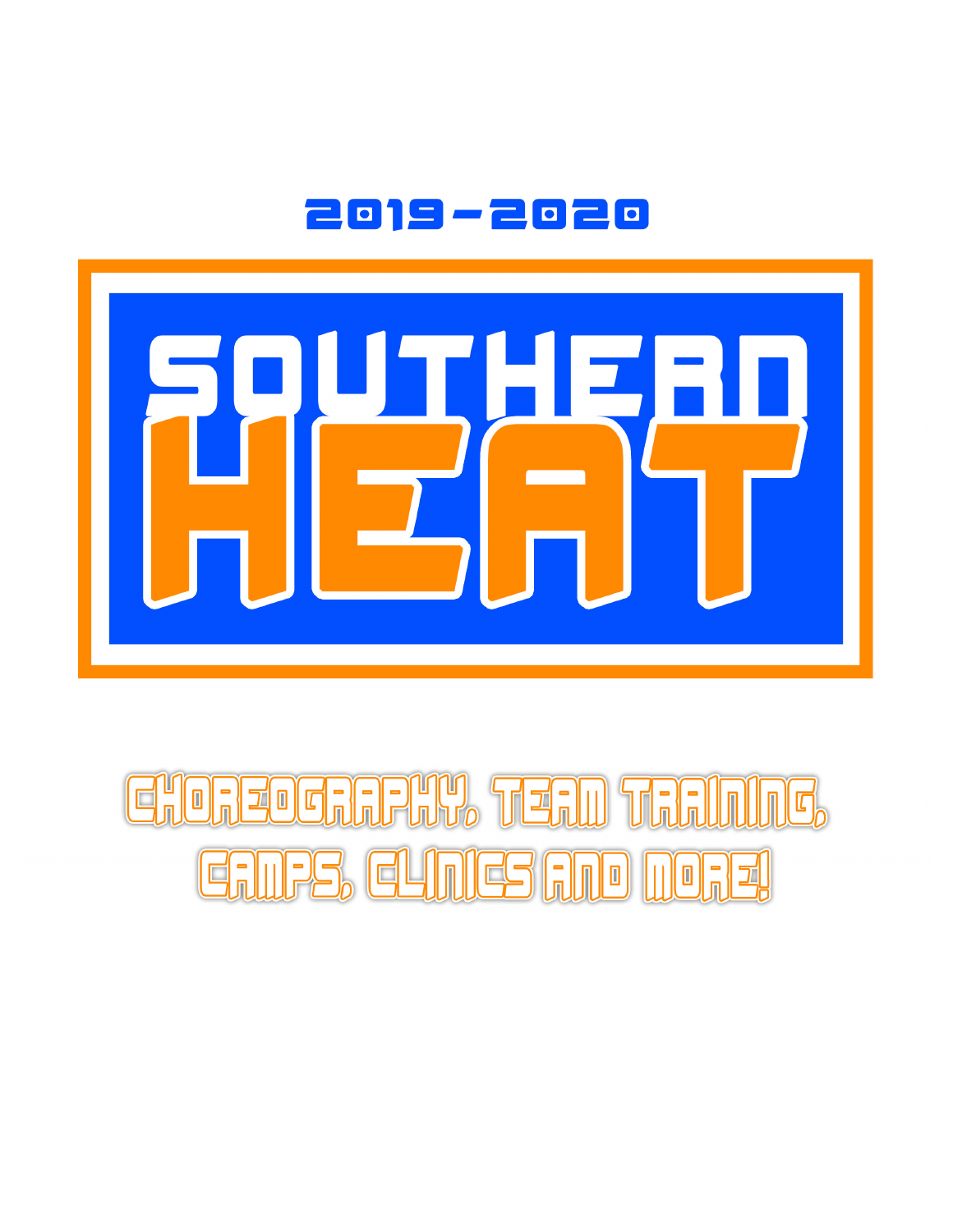# CAMPS, CLINICS & CHOREOGRAPHY

The time is approaching for you and your teams to start planning and booking for tryouts, camps, clinics, choreography, etc. Good news! We at Southern Heat All Star Cheerleading are here to help! We have a variety of staff with extensive knowledge and background in the cheerleading industry. Our staff includes National Champions, Collegiate National Champions, State Champions, National Champion Coaches/ Choreographers, State Champion Coaches/Choreographers….just to name a few. With our knowledge and resources, we are a perfect choice for you and your team(s). We would love to have the chance to work with your team(s) and take you to the next level. Below are a few options of some services we can provide for you; although, we aren't limited to just these. Anything is possible!

#### TECHNIQUE CAMP

This camp is a focus on STUNTS, JUMPS, MOTIONS, & TOSSES. With a sole focus on the technical side, this camp is designed to help take your team to the next level competitively or on the sideline.

### CHOREOGRAPHY

Our choreographers possess an extensive knowledge backed by years of experience. With a knowledge of score sheets, skills, techniques, innovation, creativity, visuals and more, our choreographers can offer a routine that will be remembered by all. We offer many different kinds of choreography from traditional routines, competitive gameday, sideline, pep rally, dance, and more.

#### SKILLS CAMP

This camp is a focus on all aspects of skills. A strong combination of stunt technique and skill levels. Not only is this camp bettering the technical side but also increasing skill and teaching a variety of new skills for your team.

#### TRYOUTS

The tone for the year always is set at your tryouts. Need help? We can offer full tryout organization (teaching tryout material, scoresheets, procedures, judges, etc.) or if you simply just need judges. We can offer you it all and help you tryouts be the best ones yet. We have a huge resource pool and a huge bundle of knowledge. We can be sure that your best team is formed.